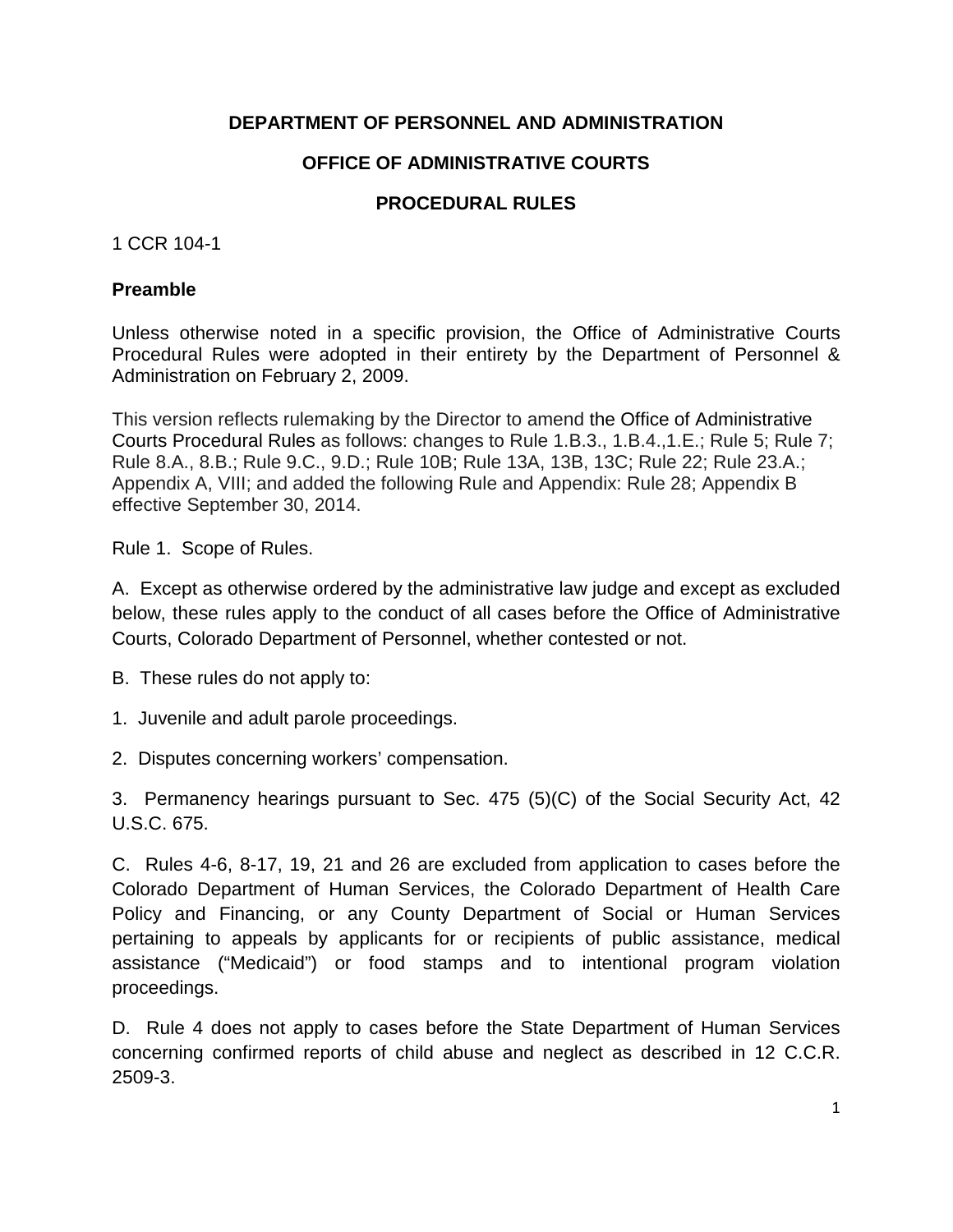E. Unless otherwise ordered by the administrative law judge, Rules 4 and 13 do not apply to the following cases:

1. Campaign and political finance cases pursuant to Colo. Const., art. XXVIII, and the Fair Campaign Practices Act, Section 1-45-101 et seq., C.R.S.

2. Proceedings pursuant to the Individuals with Disabilities Education Act, 20 U.S.C. Sections 1400 et seq.

3. Cases pursuant to the Teacher Employment, Compensation, and Dismissal Act, Section 22-63-101 et seq., C.R.S.

F. When a statute, rule or regulation of any agency on whose behalf a hearing is being conducted by an administrative law judge is in conflict with or inconsistent with these rules, the statute, rule or regulation of the agency shall take precedence.

Rule 2. Definitions and Rules of Construction.

A. As used in these rules, the following words have the following meanings:

1. "Agency" shall have the same meaning as set forth in Section 24-4-102(3), C.R.S.

2. "OAC" means the Office of Administrative Courts created in the Colorado Department of Personnel and Administration by Section 24-30-1001(1), C.R.S.

3. "Administrative law judge" means an administrative law judge appointed pursuant to Section 24-30-1003, C.R.S.

4. "Expanded media coverage" means any photography, video or audio recording of proceedings.

B. As used in these rules the following rules of construction shall apply unless the context otherwise requires:

1. Words in the singular shall include the plural and words in the plural shall include the singular.

2. These rules shall be liberally construed to secure the just, speedy and inexpensive determination of all matters presented to the OAC.

3. Appendices to these rules are considered to be part of these rules.

4. References in agency rules to the OAC's former name, the Division of Administrative Hearings, will be treated as references to the OAC.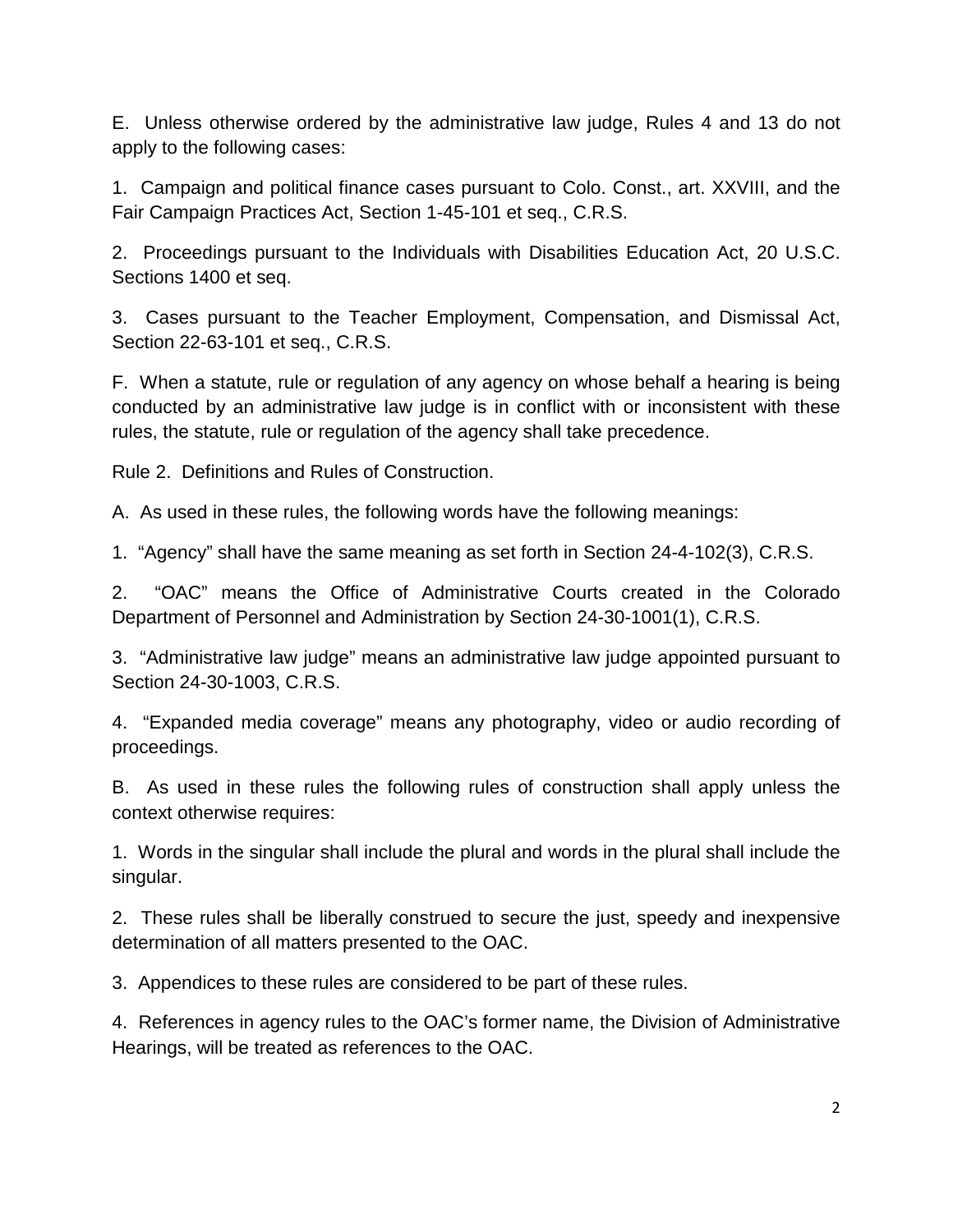Rule 3. Referral and Assignment of Cases.

Where an agency is given statutory authority to appoint an administrative law judge, to have its hearings conducted by an administrative law judge or in any way to refer a matter to an administrative law judge, the agency's action, or a party's action pursuant to statute or regulation, in filing pleadings with the OAC or in requesting a setting of any hearing dates by the OAC will be considered the appointment of or referral to an administrative law judge. Administrative law judges will be assigned to cases by the Director of the OAC or by the designee of the Director.

Rule 4. Setting of Hearings or Other Proceedings.

When any party requests a hearing before the OAC, it shall be the responsibility of the agency or its counsel promptly to file and serve a notice to set a hearing on the merits, unless otherwise ordered by the administrative law judge. The agency or its counsel shall obtain a setting date from the OAC. When a statute or rule requires a more expedited setting, or at the discretion of the administrative law judge, the hearing on the merits may be set at any time. A notice to set any proceeding made by any party must be filed with the OAC and served upon all persons entitled to notice of the setting at least 5 days prior to the date of the setting. For the purpose of setting any matter, a party or a party's representative may appear at the OAC at the time established for the setting or may telephone the OAC at such time. Hearing dates will be set whether or not the parties participate at the setting. A prompt hearing on the merits will be set within 90 days from the setting date, unless otherwise ordered.

Rule 5. Entry of Appearance and Withdrawal of Counsel.

Entries of Appearance and Withdrawals of Counsel shall be in conformance with C.R.C.P. 121 § 1-1. Any out-of-state attorney shall comply with C.R.C.P. 221.1. Rule 5 does not apply to a substitution of counsel if new counsel enters an appearance at the same time as prior counsel withdraws.

Rule 6. Expanded Media Coverage.

1. Expanded media coverage of cases before the OAC may be permitted at the discretion of the administrative law judge, under such conditions as the administrative law judge may designate. In determining whether expanded media coverage should be permitted, the administrative law judge shall consider the following factors:

A. Whether there is a reasonable likelihood that expanded media coverage would interfere with the rights of the parties to a fair hearing;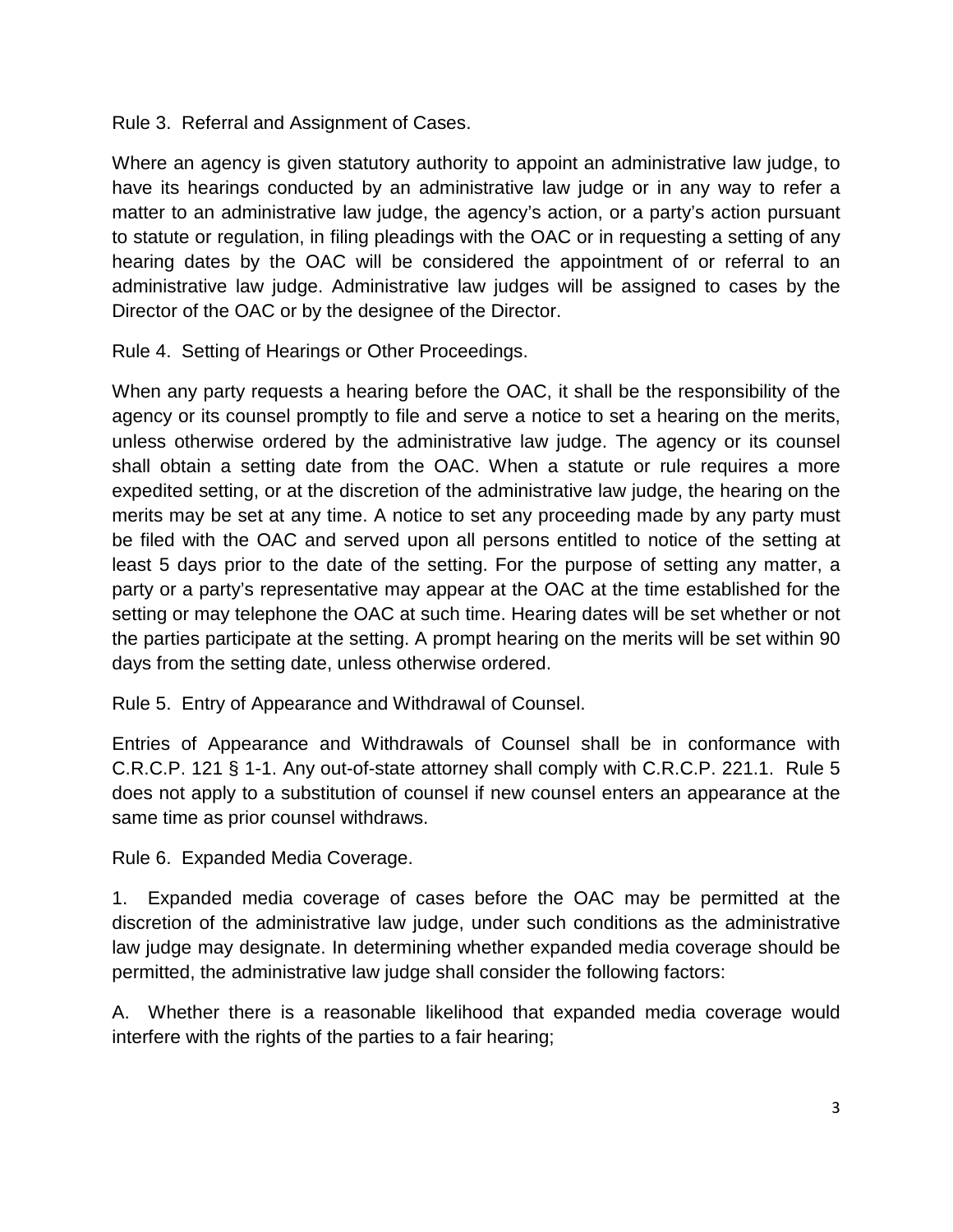B. Whether there is a reasonable likelihood that expanded media coverage would unduly detract from the solemnity, decorum and dignity of the proceedings;

C. Whether expanded media coverage would create adverse effects that would be greater than those caused by traditional media coverage.

Rule 7. Consolidation.

A party seeking consolidation of two or more cases shall file a motion to consolidate in each case sought to be consolidated. If consolidation is ordered, and unless otherwise ordered by the administrative law judge, all subsequent filings shall be in the case first filed and all previous filings related to the consolidated cases shall be placed together under that case number. Consolidation may be ordered on an administrative law judge's own motion.

Rule 8. Default Procedures.

A. A person who receives notice of an agency adjudicatory hearing is required to file a written answer within 30 days after the service or mailing of notice of the proceeding. If a person receiving such notice fails to file an answer, an administrative law judge may enter a default against that person. Section 24-4-105(2)(b), C.R.S.

B. An administrative law judge will not grant a motion for entry of a default under this statutory provision unless the following requirements are met:

1. The motion for entry of a default must be served upon all parties to the proceeding, including the person against whom a default is sought.

2. The motion shall be accompanied by an affidavit establishing that both the notice of the proceeding and the motion for entry of default have been personally served upon the person against whom a default is sought, or have been mailed by first class mail to the last address furnished to the agency by the person against whom the default is sought.

3. Any motion for entry of default requesting a fine or civil penalty shall set forth the legal authority for the claim and any applicable calculation thereof.

Rule 9. Discovery.

A. To the extent practicable, C.R.C.P. 26 through 37 and 121, Section 1-12 and the duty to confer at Section 1-15(8) apply to proceedings within the scope of these rules, except to the extent that they provide for or relate to required disclosures, or the time when discovery can be initiated. Discovery may be conducted by any party without authorization of the administrative law judge.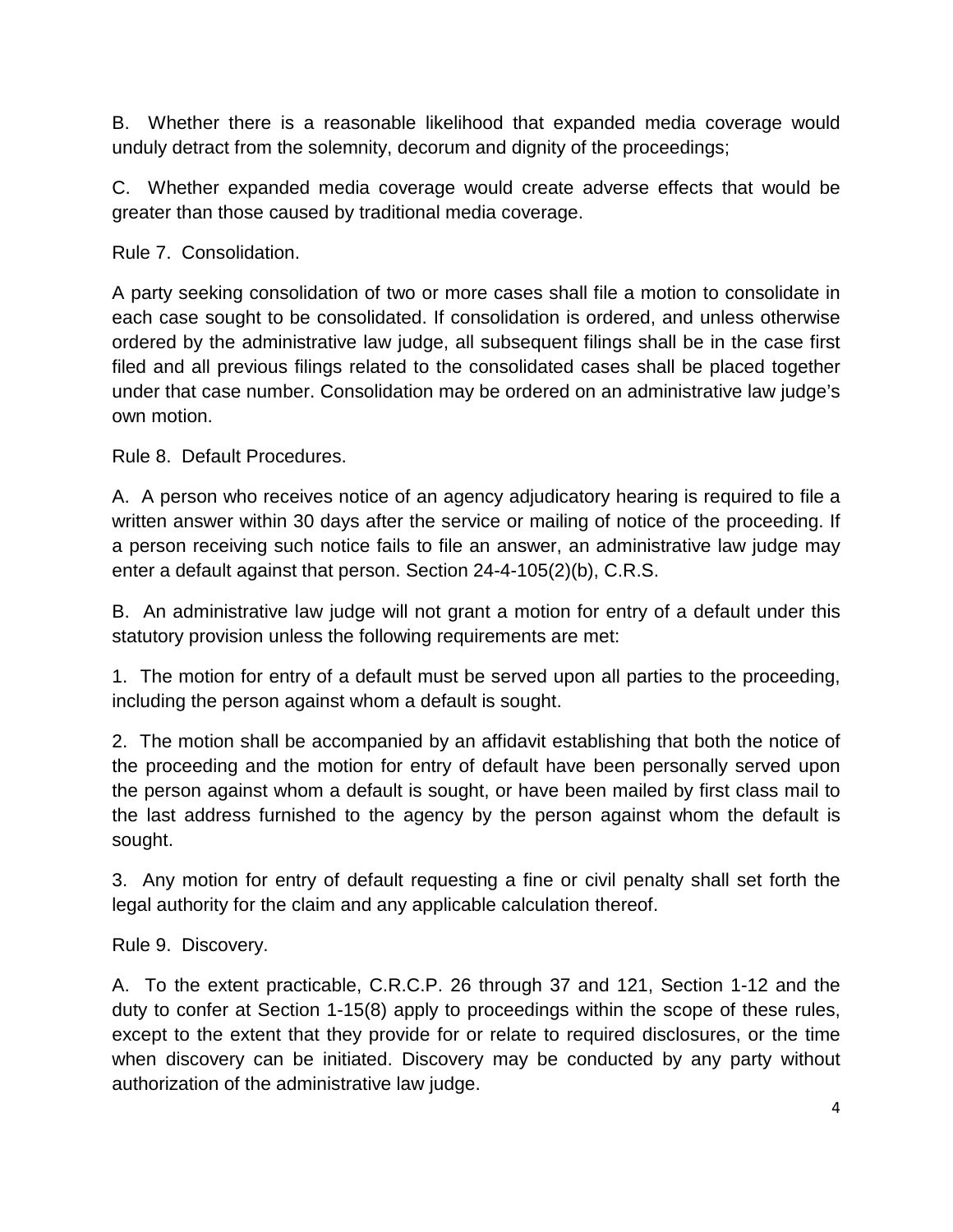B. C.R.C.P. 16 does not apply to proceedings before the OAC.

C. In addition to the requirements of C.R.C.P. 36, a request for admission shall explicitly advise the party from whom an admission is requested that failure to timely respond to the request may result in all of the matters stated in the request being deemed established unless the administrative law judge on motion permits withdrawal or amendment of the admission. The failure to comply with this rule may result in the matters contained in the request being deemed denied.

D. Discovery requests and responses should not be filed with the OAC, except to the extent necessary for the administrative law judge to rule upon motions involving discovery disputes.

E. Either party may move to modify discovery deadlines and limitations pursuant to Rule 13.

Rule 10. Determination of Motions.

A. Any motion involving a contested issue of law shall be supported by a recitation of legal authority. References to agency rules shall include the appropriate Colorado Code of Regulations citation. References to any superceded rules shall be accompanied by a copy of such rules. A responding party shall have 10 days from service or such lesser or greater time as the administrative law judge may allow in which to file and serve a responsive brief. Reply briefs will be permitted only upon order of the administrative law judge. If so ordered, the reply brief must be filed within 5 days of the order of the administrative law judge.

B. If facts not appearing of record before the administrative law judge are to be considered in disposition of the motion, the parties may file affidavits at the time of filing the motion or responsive or reply brief. Copies of such affidavits and any documentary evidence used in connection with the motion shall be served on all other parties.

C. If the moving party fails to incorporate legal authority into the motion and fails to file a separate brief with the motion, the administrative law judge may deem the motion abandoned and may enter an order denying the motion. Failure of the responding party to file a responsive brief may be considered a confession of the motion.

D. If possible, motions will be determined upon the written motion and briefs submitted. The administrative law judge may order oral argument or evidentiary hearing on the administrative law judge's own motion or on request of a party. If any party fails to appear at an oral argument or hearing without prior showing of good cause for nonappearance, the administrative law judge may proceed to hear and rule on the motion.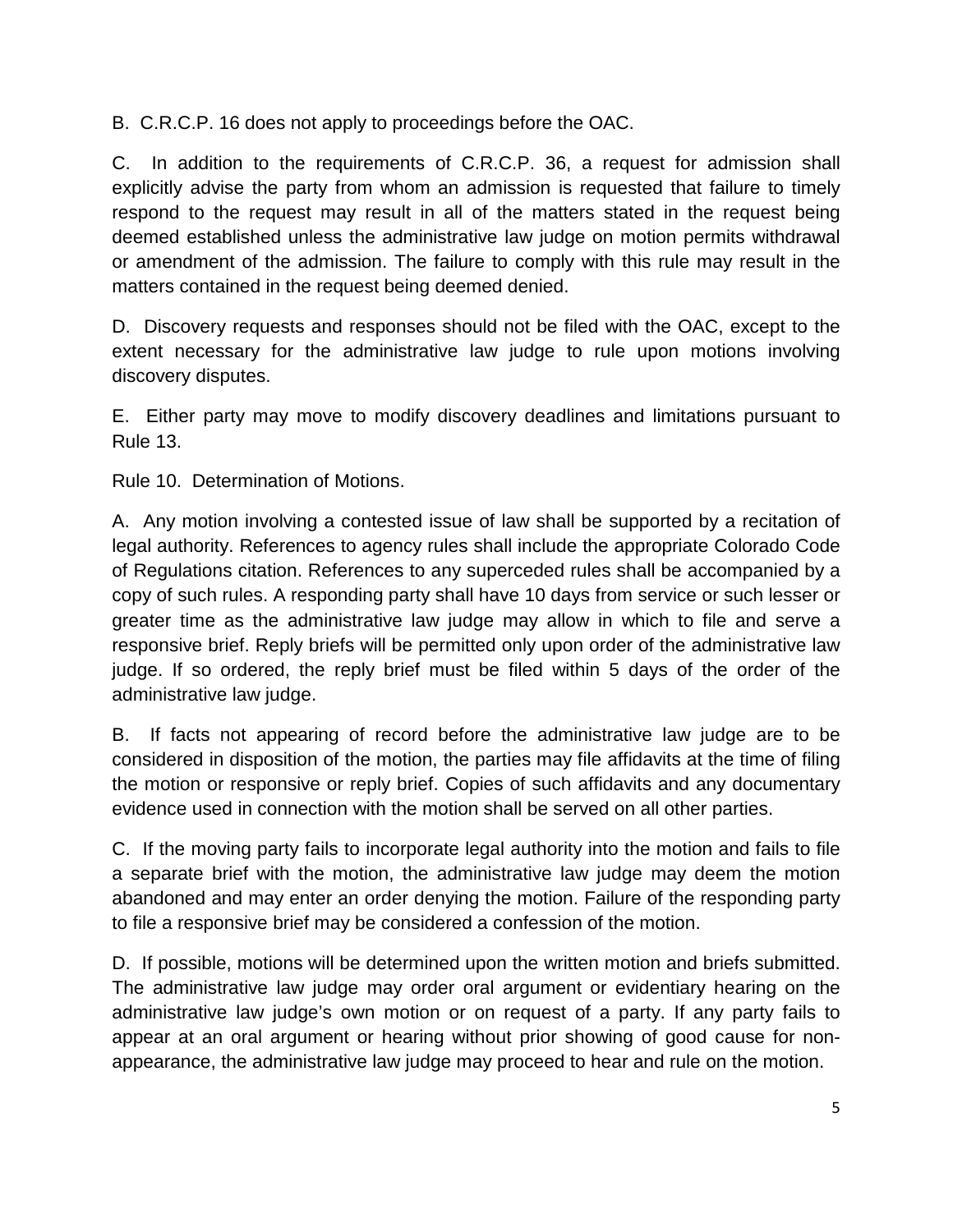E. An expedited hearing on any motion may be held at the instance of the administrative law judge. If any party requests that a motion be determined immediately with or without a hearing, or that a hearing be held on a motion in advance of a previously set motions date, that party shall:

1. Inform the administrative law judge in writing of said request.

2. Contact all other parties, determine their position on the motion, and indicate on the face of the motion whether other parties oppose the motion and whether they will request a hearing on the motion.

3. If a hearing is desired by any party and authorized by the administrative law judge, the moving party, upon advance notice to the administrative law judge or the docket clerk, shall notice in all other parties to set the matter directly with the administrative law judge on an expedited basis.

F. Parties shall comply with C.R.C.P. 12 unless otherwise ordered by the administrative law judge for good cause shown.

Rule 11. Place of Hearing.

All cases within the scope of these rules will be heard at the OAC in Denver. The administrative law judge for good cause shown may change the place of hearing when the convenience of witnesses and parties and the ends of justice will be promoted by the change.

Rule 12 Mediation Conferences.

At any time after a proceeding is initiated, any party may file with the administrative law judge and serve upon all other parties a request for a mediation conference. If the request is granted, the conference shall be conducted by any available administrative law judge other than the assigned administrative law judge. All of the discussions at the mediation conference shall remain confidential and shall not be disclosed to the administrative law judge assigned to the case. Statements at the mediation conference shall not be admissible evidence for any purpose in any other proceeding. Participation in a mediation conference shall constitute an agreement by all parties and attorneys not to call the administrative law judge conducting the mediation as a witness to the matters discussed in the mediation conference in any subsequent proceeding. An administrative law judge may require a mediation conference on the administrative law judge's own motion.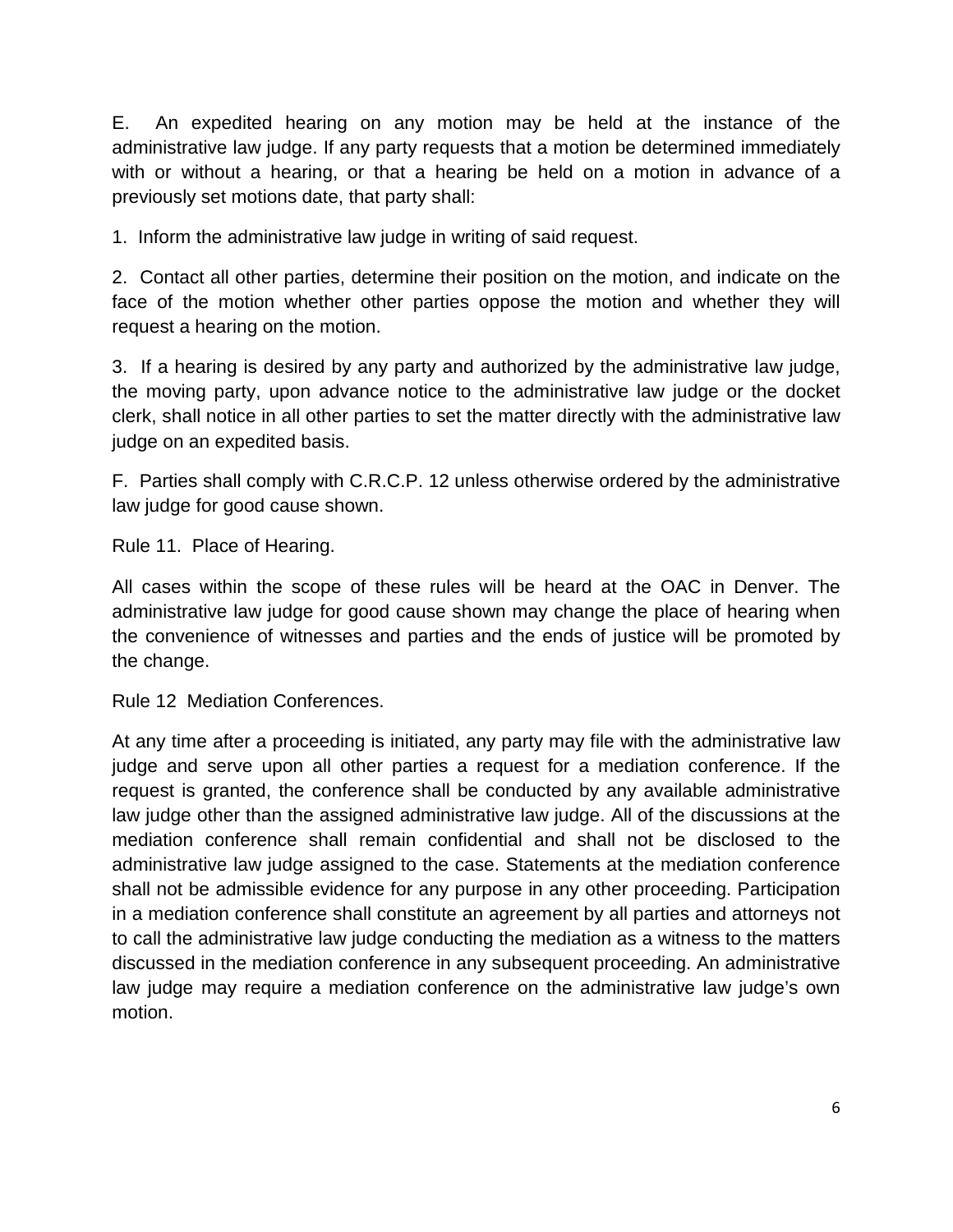Rule 13. Prehearing Procedures, Statements and Conferences.

A. Unless otherwise ordered by the administrative law judge, each party shall file with the administrative law judge and serve on each other party a prehearing statement in substantial compliance with the form as outlined in Appendix A to these rules. Prehearing statements shall be filed and served no later than 30 days prior to the date set for hearing or such other date established by the administrative law judge. Exhibits shall not be filed with prehearing statements, unless ordered by the administrative law judge. Exhibits shall be exchanged between the parties by the date on which prehearing statements are to be filed and served on such other date as ordered by the administrative law judge.

1. The authenticity of exhibits, statutes, ordinances, regulations or standards set forth in the prehearing statement shall be admitted unless objected to in a written objection filed with the administrative law judge and served on other parties no later than 10 days prior to hearing.

2. The information provided in a prehearing statement shall be binding on each party throughout the course of the hearing unless modified to prevent manifest injustice. New witnesses or exhibits may be added only if the need to do so was not reasonably foreseeable at the time of filing of the prehearing statement and then only if it would not prejudice other parties or necessitate a delay of the hearing. An agency shall use numbers to identify exhibits and any opposing party shall use letters.

3. In the event of noncompliance with this rule, the administrative law judge may impose appropriate sanctions including, but not limited to, the striking of witnesses, exhibits, claims and defenses.

B. Prehearing conferences may be held at the request of either party or upon motion of the administrative law judge.

C. A case management conference shall be held at the request of either party or at the discretion of the administrative law judge. The party requesting the case management conference shall confer with all other parties as necessary upon the content of the proposed case management order. An example of a format for a case management order appears at Appendix B. The party requesting the case management conference shall submit the proposed case management order to the OAC no later than 3 days before the case management conference.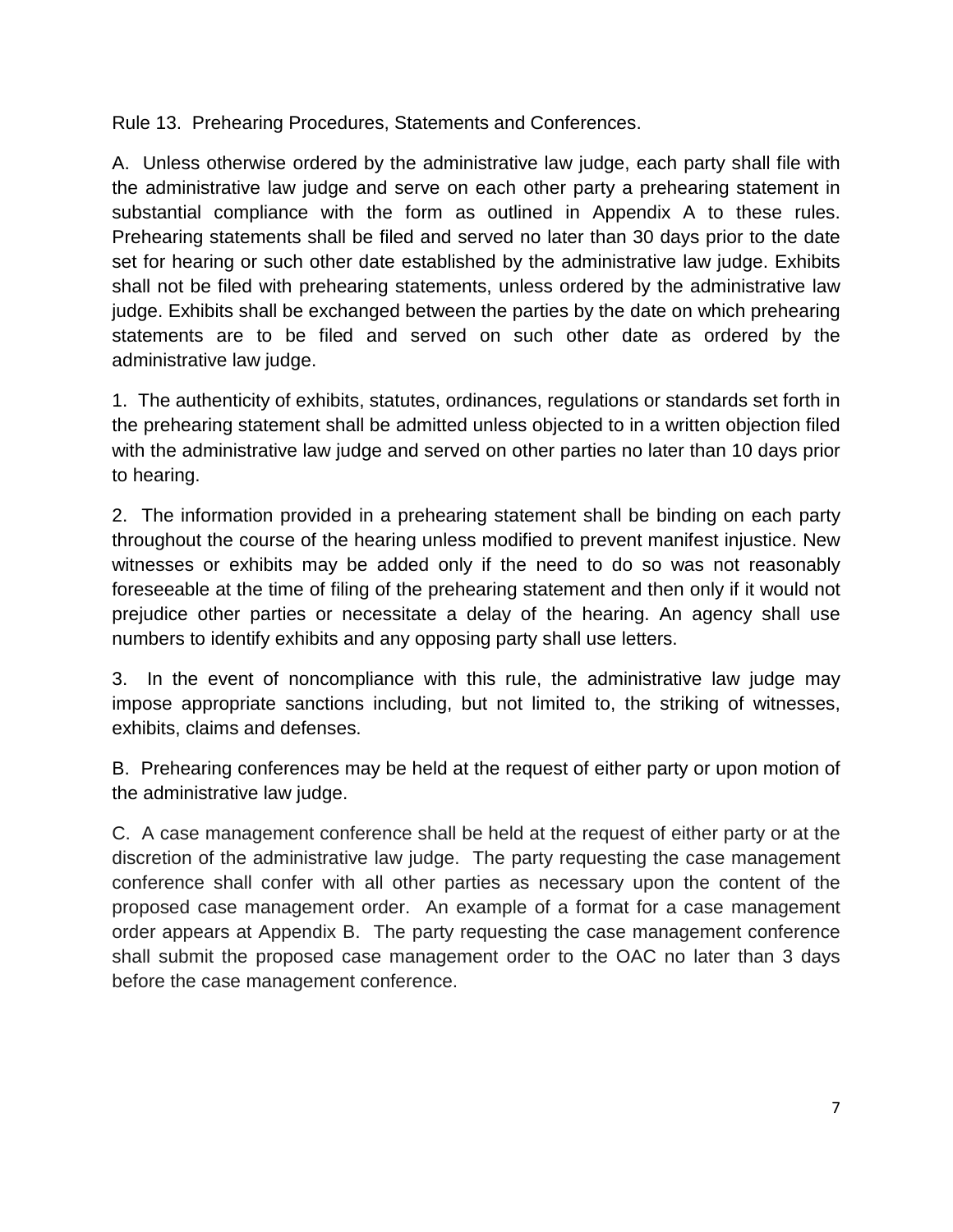Rule 14. Rules of Evidence.

To the extent practicable, the Colorado Rules of Evidence apply in all hearings conducted by the OAC. Unless the context requires otherwise, whenever the word "court" , "judge" or "jury" appears in the Colorado Rules of Evidence such word shall be construed to mean an administrative law judge. An administrative law judge has the discretion to admit evidence not admissible under such rules, as permitted by Section 24-4-105(7), C.R.S. or other law.

Rule 15. Rules of Civil Procedure.

To the extent practicable, and unless inconsistent with these rules, the Colorado Rules of Civil Procedure apply to matters before the OAC. Unless the context otherwise requires, whenever the word "court" appears in a rule of civil procedure, that word shall be construed to mean an administrative law judge. The following do not apply:

A. C.R.C.P. 16.

B. The filing deadlines for motions and cross motions for summary judgment set forth in C.R.C.P. 56(c).

Rule 16. Files and Hearings Open to the Public.

All files shall be open to public inspection, unless otherwise prohibited by law, regulation or court order, or when upon motion and order the agency or administrative law judge otherwise has the authority or discretion to prohibit public inspection. All hearings shall be open to the public unless prohibited by law, regulation or court order or closed by order of the administrative law judge or the agency.

Rule 17. Motions for Continuance.

A. Continuances shall be granted only upon a showing of good cause. Motions for continuance must be filed in a timely manner. Stipulations for a continuance shall not be effective unless and until approved by the administrative law judge.

B. Good cause may include but is not limited to: death or incapacitation of a party or an attorney for a party; a court order staying proceedings or otherwise necessitating a continuance; entry or substitution of an attorney for a party a reasonable time prior to the hearing, if the entry or substitution reasonably requires a postponement of the hearing; a change in the parties or pleadings sufficiently significant to require a postponement; a showing that more time is clearly necessary to complete authorized discovery or other mandatory preparation for the hearing; or agreement of the parties to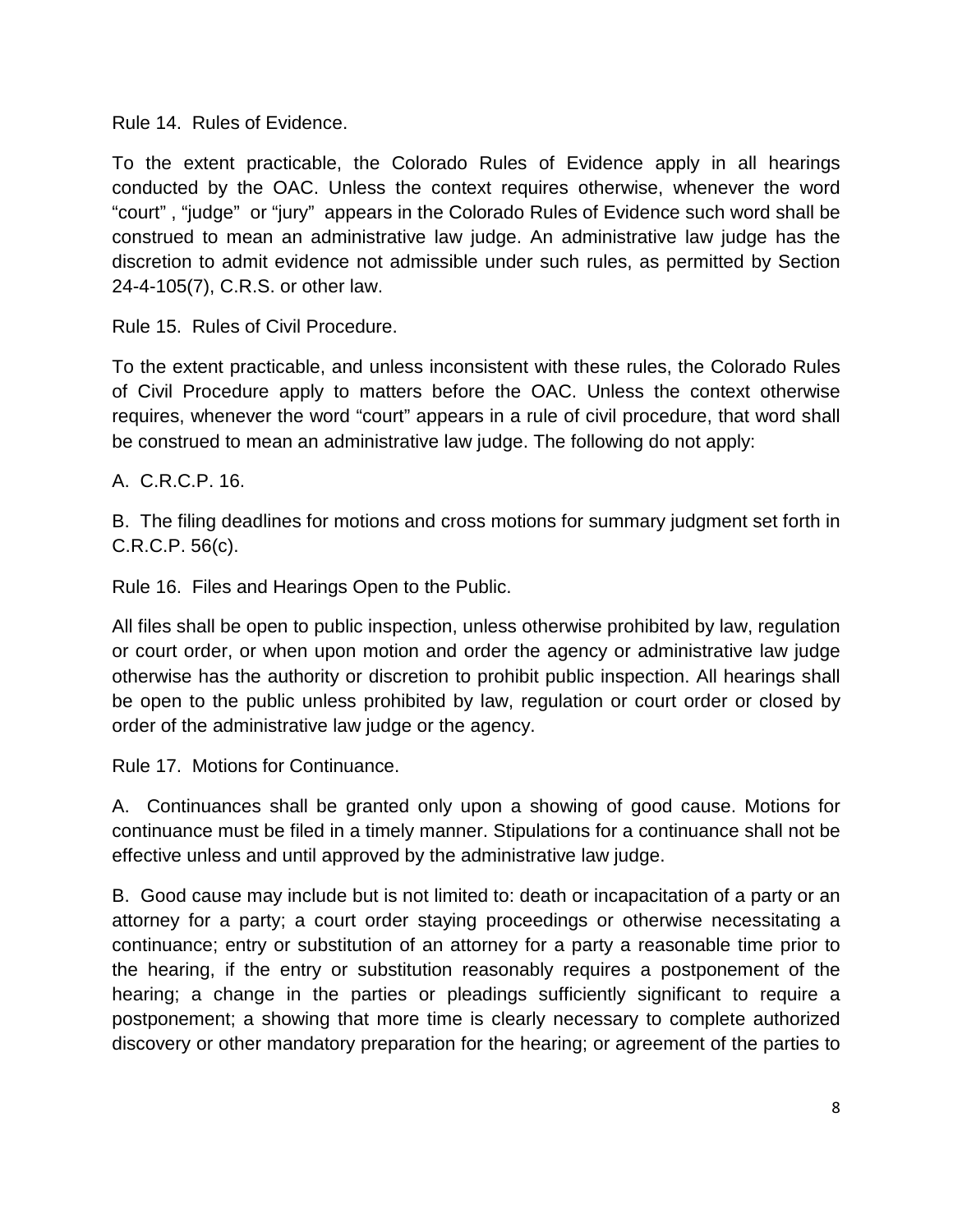a settlement of the case which has been or will likely be approved by the final decision maker.

C. Good cause normally will not include the following: unavailability of counsel because of engagement in another judicial or administrative proceeding, unless the other proceeding was involuntarily set subsequent to the setting in the present case; unavailability of a necessary witness, if the witness's testimony can be taken by telephone or by deposition; or failure of an attorney or a party timely to prepare for the hearing.

Rule 18. Subpoenas.

A. Upon oral or written request of any party or of counsel for any party, an administrative law judge shall sign a subpoena or subpoena duces tecum requiring the attendance of a witness or the production of documentary evidence, or both, at a deposition or hearing. Unless otherwise provided by agency statute, rule or regulation, practice before the OAC regarding subpoenas shall be governed by C.R.C.P. 45.

B. Staff persons of the OAC are authorized to use a stamp signature or to otherwise duplicate the signature of an administrative law judge on subpoenas completed by the parties. However, no other party or person may duplicate the signature of an administrative law judge. Subpoenas issued in contravention of this rule are invalid and may subject the party using them to sanctions.

C. Any attorney representing a party to a proceeding before the OAC may issue a subpoena or subpoena duces tecum requiring the attendance of a witness or the production of documentary evidence, or both, at a deposition or hearing.

Rule 19. Settlements.

Parties shall promptly notify the administrative law judge of all settlements, stipulations, agency orders or any other action eliminating the need for a hearing. An agency shall file a motion to dismiss when a case has settled.

Rule 20. Ex Parte Communications.

With the exception of scheduling or other purely administrative matters, and with the exception of mediation processes, a party or counsel for a party shall not initiate any communication with an administrative law judge pertaining to a matter before the OAC unless prior consent of all other parties or their counsel has been obtained. Copies of all pleadings or correspondence filed with the OAC or directed to an administrative law judge by any party shall be served upon all other parties or their counsel.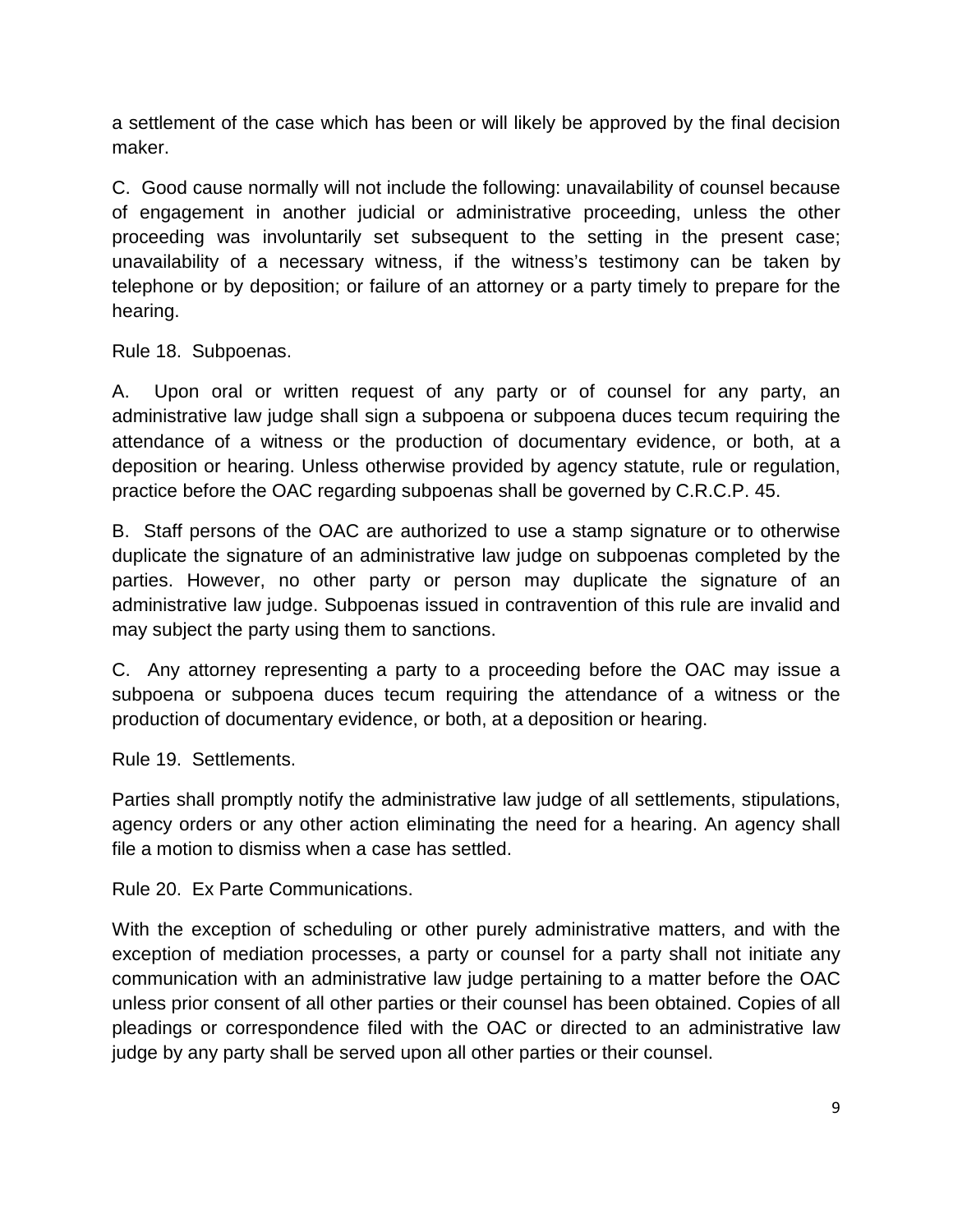Rule 21. Procedure in Summary Suspension Matters.

A. All deadlines and procedures set forth herein or in the Colorado Rules of Civil Procedure may be modified as necessary to afford the right to a prompt hearing.

B. In all matters involving a summary suspension, the agency shall immediately file a charging document and a Notice to Set the hearing on the merits with the OAC. The Notice to Set shall contain a setting date obtained from the OAC that provides advance notice to the opposing party at least 5 days but no more than 10 days from the Notice to Set.

C. The Notice to Set shall provide the telephone number and address of the OAC. The Notice to Set shall prominently inform the opposing party of its right to an expedited hearing and of the option to request a prehearing conference before an administrative law judge.

D. Either party may request in writing a prehearing conference before an administrative law judge in a summary suspension case. The purpose of the prehearing conference shall be to arrange for expedited disclosures, discovery schedules, motion dates, and further prehearing conferences as necessary.

E. In any case in which hearing is set 45 days or fewer from the date of the setting, the OAC will set a prehearing conference.

Rule 22. Computation and Modification of Time.

In computing any period of time prescribed or allowed by these rules, the provisions of C.R.C.P. 6 shall apply. The time periods of these rules may be modified at the discretion of the administrative law judge.

Rule 23. Filing of Pleadings and Other Papers.

A. Pleadings and other papers may be filed by mail, by e-mail, or by facsimile subject to Rule 24.

B. After the OAC has assigned a case number to a matter, all pleadings and papers filed with the OAC shall contain that case number.

Rule 24. Filing of Pleadings and Other Papers by Facsimile Copy.

A. The facsimile capabilities of the OAC are limited. Parties are encouraged to avoid filing pleadings by facsimile copy, except when reasonably required by time constraints.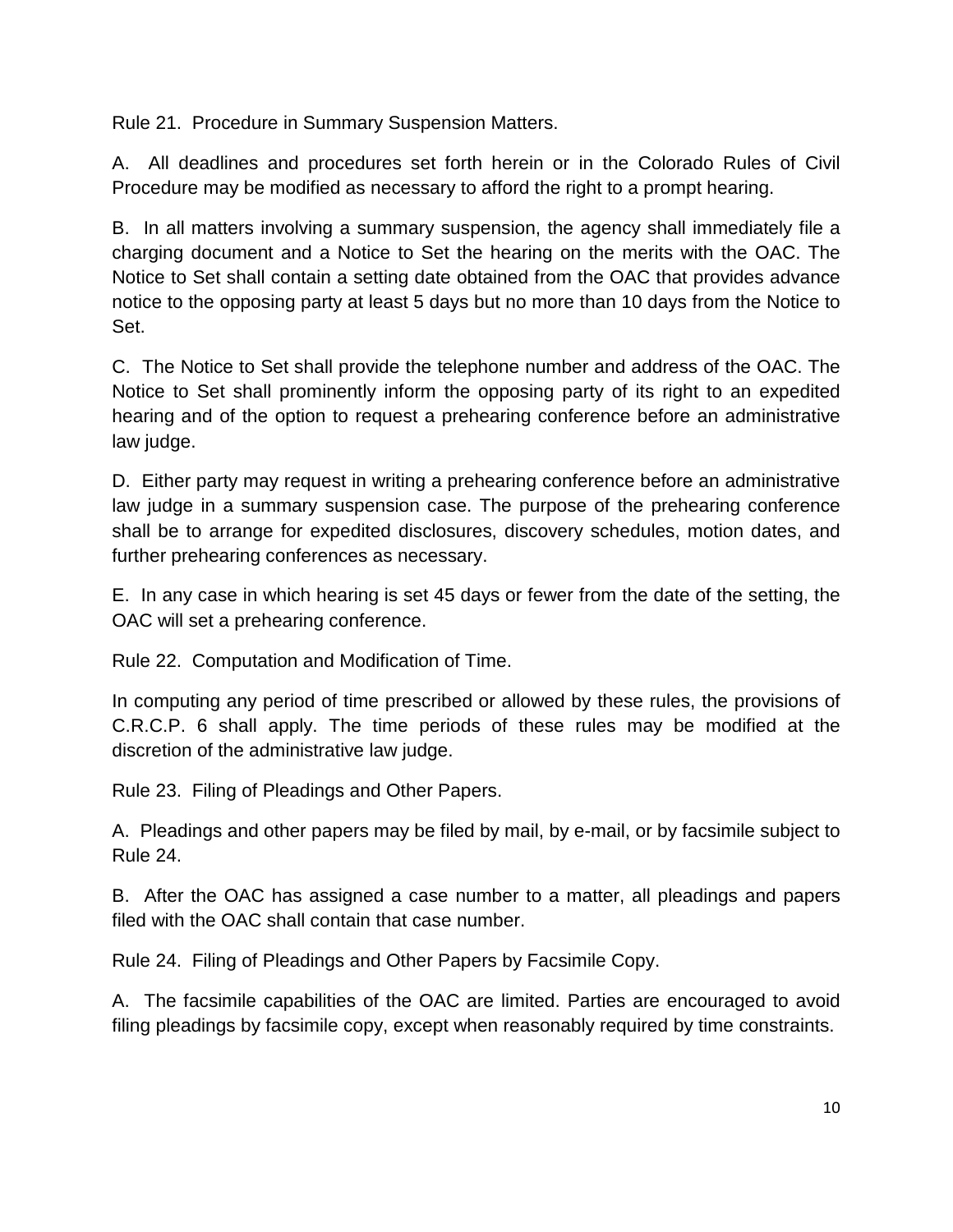B. Subject to the limitations of Rule 24(C), facsimile copies may be filed with the OAC in lieu of the original document. If a facsimile copy is filed in lieu of the original document, the attorney or party filing the facsimile copy shall retain the original document for production to the administrative law judge, if requested. If an original or copy of a pleading in addition to the facsimile filing is filed with the OAC the additional copy or original may be discarded and not made part of the OAC file.

C. Pleadings or other documents in excess of 10 pages (excluding the cover sheet) may not be filed by facsimile copy in lieu of the original document unless otherwise ordered by the administrative law judge.

D. Facsimile copies shall be accompanied by a cover sheet that states the title of the document, case number, number of pages, identity and voice telephone number of the transmitter and any instructions.

Rule 25. Service of Pleadings and Other Papers.

A. Service of pleadings or other papers on a party or on an attorney representing a party may be made by hand delivery, by mail to the address given in the pleadings, by facsimile transmission to a facsimile number given in the pleadings, or to the party's last known address, or with agreement of the parties, by e-mail. When a party is represented by an attorney, service shall be made on the attorney.

B. Pleadings or other papers sent to the OAC must contain a certificate of service attesting to service on the opposing party and in the case of service by mail providing the address where pleadings or other papers were served.

C. Attorneys and parties not represented by attorneys must inform the OAC and all other parties of their current address and of any change of address during the course of the proceedings.

Rule 26. Testimony by Telephone or Other Electronic Means.

A. Upon motion of any party the administrative law judge may conduct all or part of a hearing by telephone or videophone. The motion must be filed sufficiently prior to hearing to permit a response and ruling pursuant to OAC Rule 10.

B. All arrangements for the taking of testimony by telephone or videophone shall be made by the party requesting such testimony, who shall be responsible for all costs associated with the testimony.

C. Exhibits and other documents that will be used or referred to during all or part of a hearing conducted by telephone or other electronic means must be filed with the OAC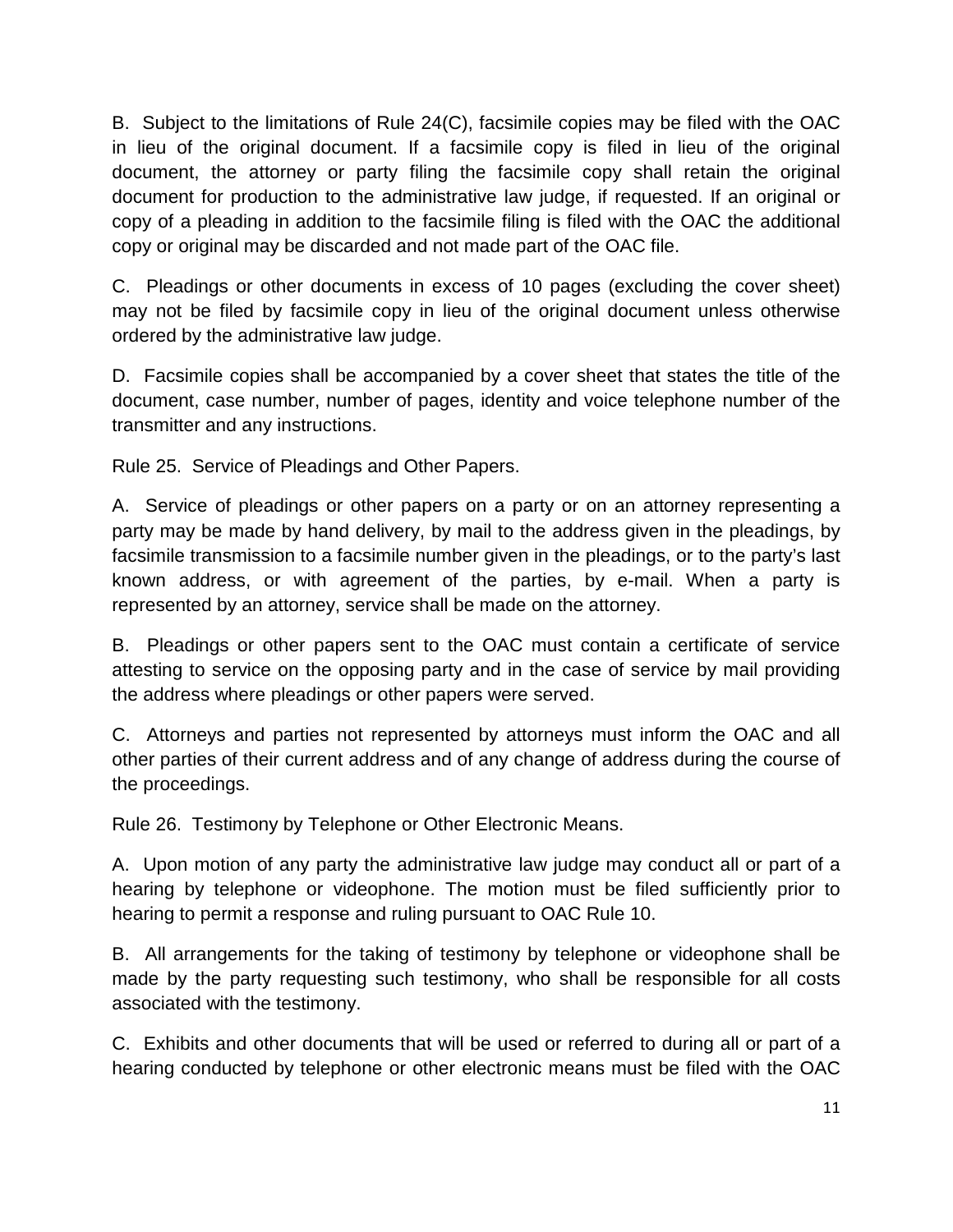and, unless previously supplied, provided to all other parties at least two days before the hearing. Exhibits necessary to the testimony of a witness must be provided to the witness prior to the witness's testimony.

Rule 27. Court Reporters.

A. The OAC does not supply court reporters. If any party wishes to have all or a portion of a proceeding transcribed by a court reporter, that party may make private arrangements to do so at that party's own expense. The recording of any proceeding made electronically by the OAC shall be the official record.

B. A request to the OAC for a recording must be in writing and must contain the case number and the date and time of the hearing or conference.

Rule 28. Exhibit Notebooks

Whenever a party is represented by an attorney, that party shall supply an exhibit list and three notebooks of tabbed exhibits at the commencement of every merits hearing. The notebooks shall be for the administrative law judge, the opposing party and the testifying witness. All documentary exhibits listed in such party's prehearing statement, unless they are too lengthy, shall appear in the exhibit notebooks.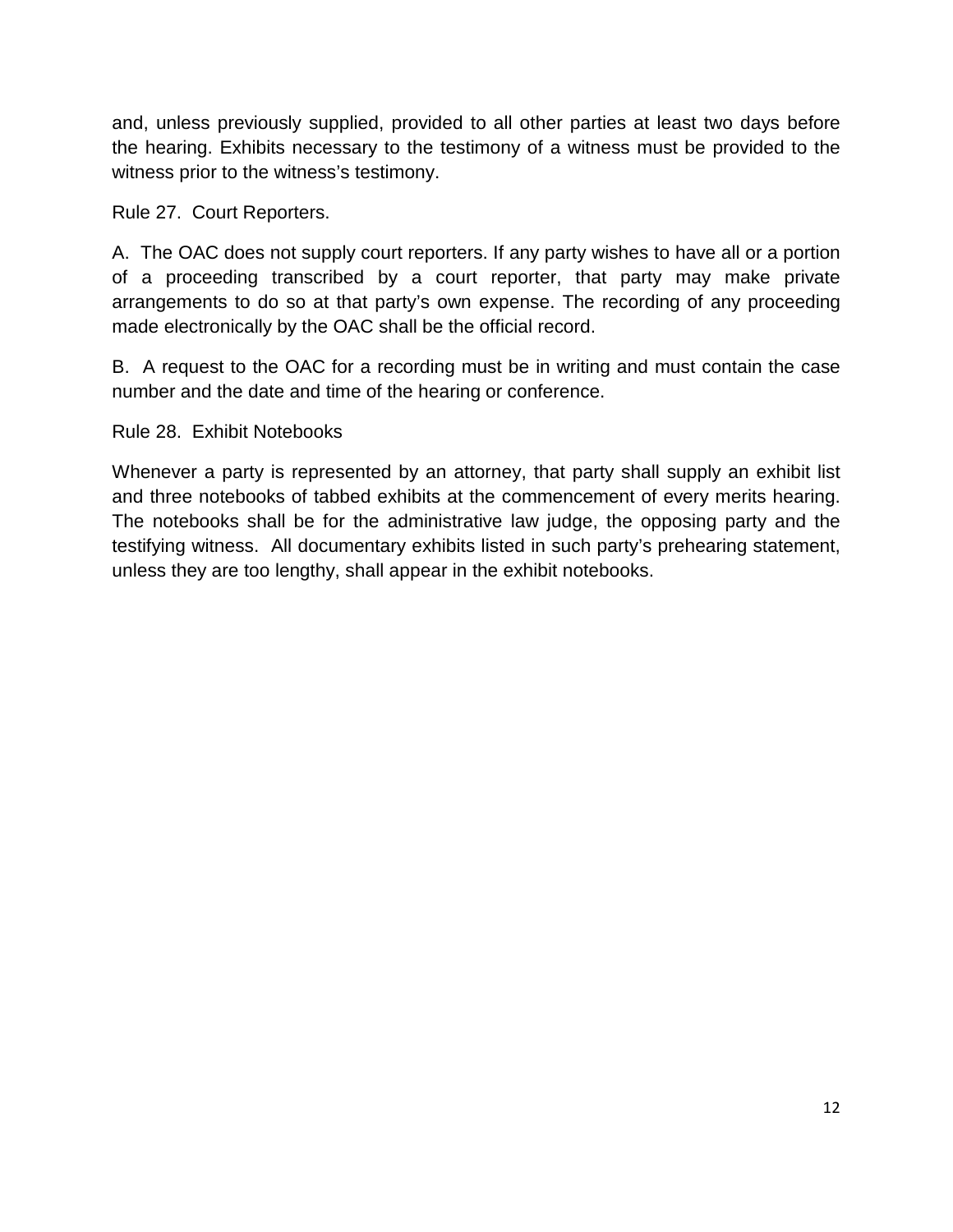# **APPENDIX A**

# **OUTLINE FOR PREHEARING STATEMENT**

The following shall be included in each party's Prehearing Statement:

I. PENDING MOTIONS. A list of all outstanding motions that have not been ruled upon by the administrative law judge.

II. STATEMENT OF CLAIMS AND DEFENSES. A concise statement of all claims or defenses asserted by all parties, together with all matters in mitigation or aggravation.

III. UNDISPUTED FACTS. A concise statement of all facts that the party contends are or should be undisputed.

IV. DISPUTED ISSUES OF FACT. A concise statement of the material facts that the party claims or concedes to be in dispute.

V. POINTS OF LAW. A concise statement of all points of law that are to be relied upon or that may be in controversy, citing pertinent statutes, regulations, cases and other authority. Extended legal argument is not required but may be reserved for a trial brief at the option of the party.

VI. WITNESSES. The name, address and telephone number of any witness or party whom the party may call at hearing, together with a detailed statement of the content of that person's testimony.

VII. EXPERTS. The name, address and brief summary of the qualifications of any expert witness a party may call at hearing, together with a statement that details the opinions to which each expert is expected to testify. These requirements may be satisfied by the incorporation of an expert's resume or report containing the required information.

VIII. EXHIBITS. A description of any physical or documentary evidence to be offered into evidence at the hearing. An agency shall use numbers to identify exhibits and any opposing party shall use letters.

IX. STIPULATIONS. A listing of all stipulations of fact or law reached, as well as a listing of any additional stipulations requested or offered to facilitate disposition of the case.

X. TRIAL EFFICIENCIES. An estimate of the amount of time required to try the case.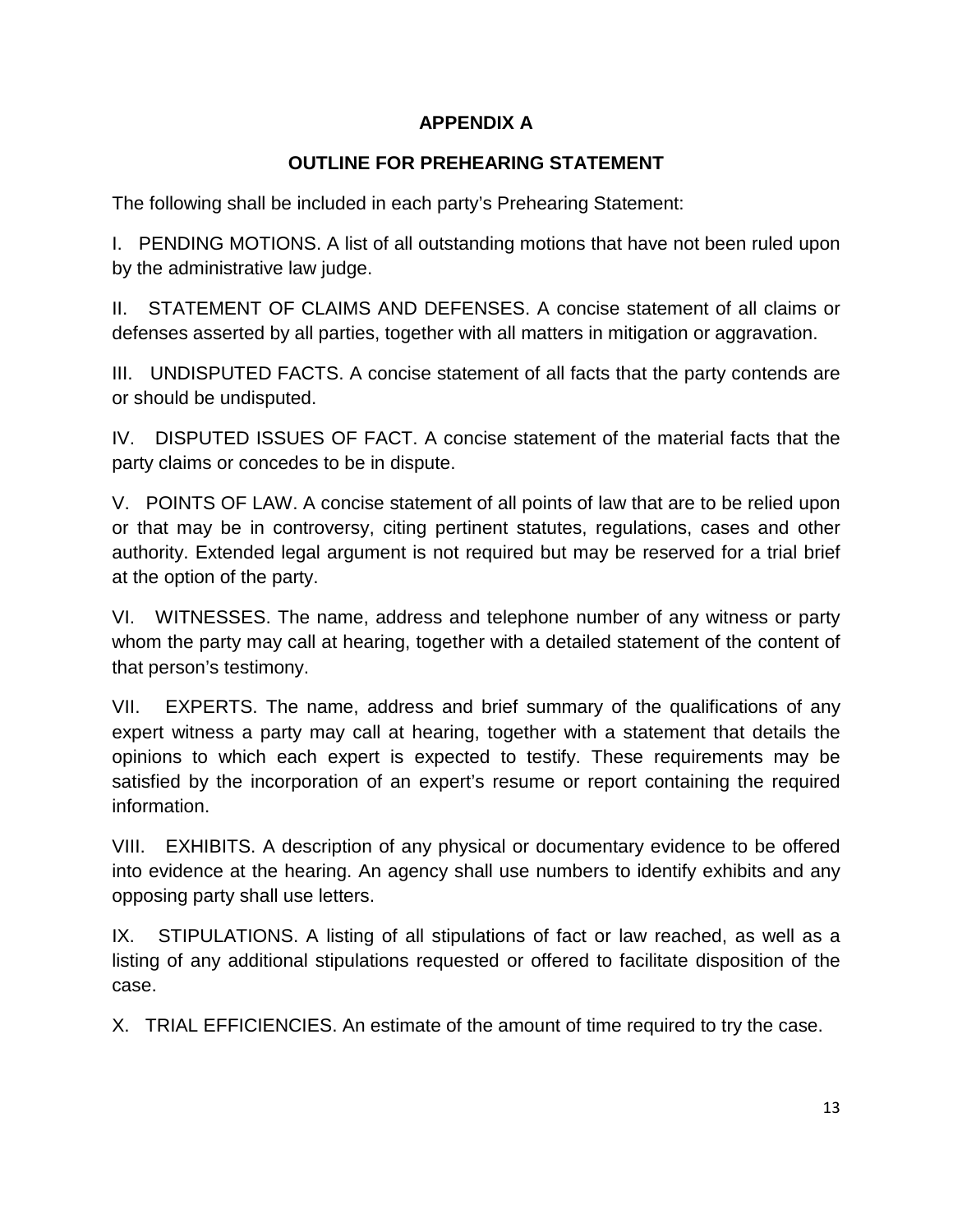# **APPENDIX B**

# **OUTLINE FOR CASE MANAGEMENT ORDER**

A case management conference was held on \_\_\_\_\_\_\_\_at which the following schedule and deadlines were ordered:

### **Hearing:**

The hearing has been scheduled for \_\_\_\_\_\_through\_\_\_\_\_at the Office of Administrative Courts starting at 9:00 a.m..

### **Discovery:**

1. Discovery cutoff, including completion of expert and fact witness depositions and receipt of all written discovery:

2. The numerical limits on interrogatories, requests for production, and requests for admission set forth in C.R.C.P. 26 (b)(2) are/are not adopted. The numerical limits in depositions set forth in C.R.C.P. 26 (b)(2)(A) are/are not adopted.

3. Other discovery issues

# **Expert Disclosures:**

1. The Agency's initial disclosure of expert witnesses:

2. The opposing party's initial disclosure of expert witnesses:

3. Rebuttal experts:

4. Expert disclosures shall be filed with the administrative law judge, as well as served on the opposing party.

#### **Prehearing Statements:**

(Set out any modifications to the content of the prehearing statements.)

#### **Motions Deadline:**

1. Dispositive motions: \_\_\_\_\_\_\_\_\_\_\_\_\_\_\_\_\_\_\_\_\_\_\_\_ Responses:\_\_\_\_\_\_\_\_\_\_\_\_\_\_\_\_\_\_\_\_\_

2. All other prehearing motions to the extent that the basis for the motion is reasonably known: \_\_\_\_\_\_\_\_\_\_\_\_\_\_\_\_\_ Response:\_\_\_\_\_\_\_\_\_\_\_\_\_\_\_\_\_\_

#### **Service:**

(Set out any agreement or order as to the method of service, i.e., by e-mail, mail, or other method. Set out whether extra time for mailing is permitted.)